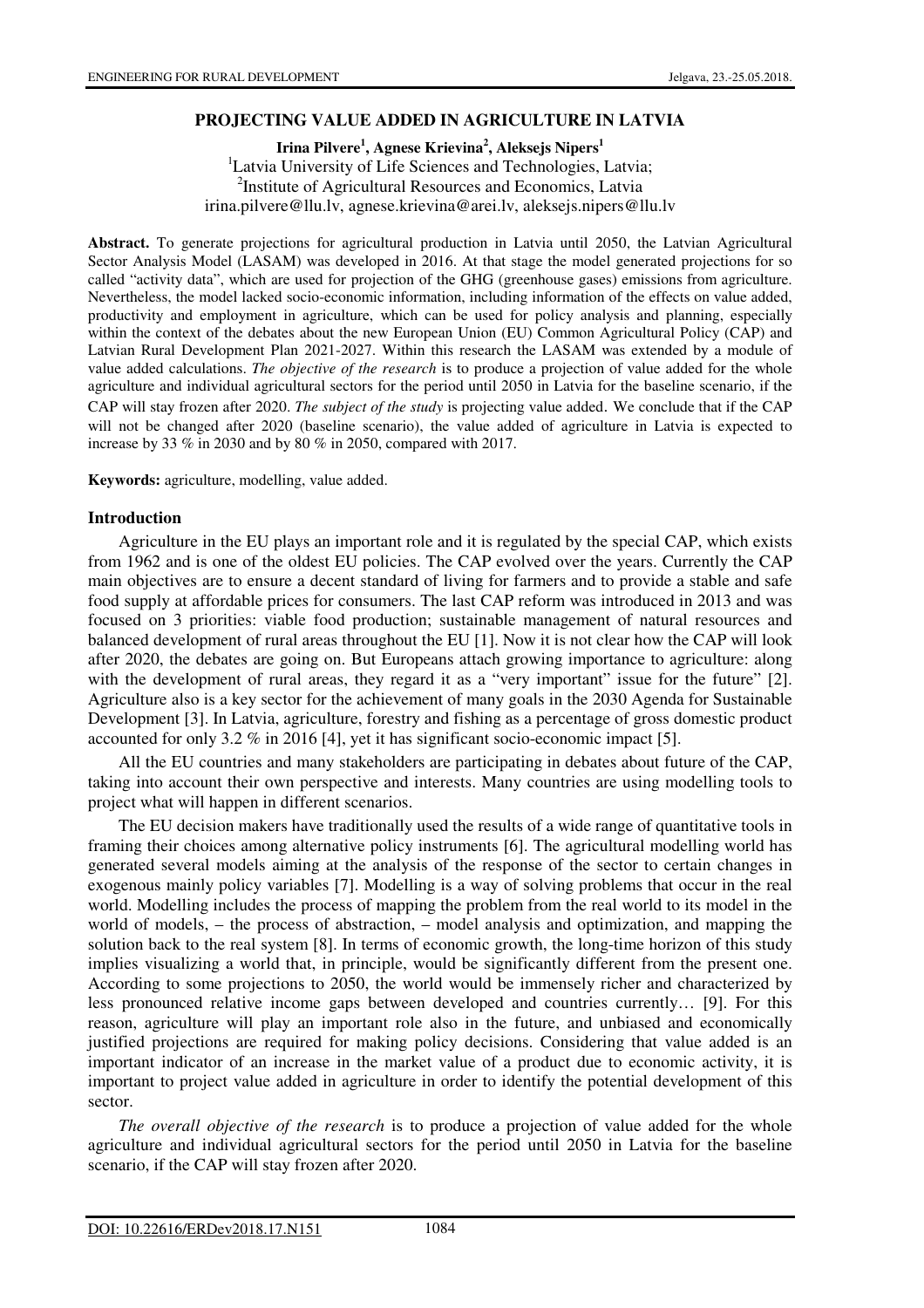#### **Materials and methods**

To generate projections for the Latvian agricultural sector, the LASAM model was developed in 2016. The model covers the following key agricultural industries: cereals (wheat, barley, rye, oats, triticale), oil crops (rapeseed), legumes, potato, vegetables, dairy and beef cattle, sheep, goats, horses, pigs, poultry and laying hens [10-12]. The model initially was developed as an econometric, recursive, dynamic, multi-period scenario model. Those projections primary was focused on "activity data" (agricultural areas, number of animals) and used to calculate projections of Latvian GHG emissions.

Within this research project the LASAM model was extended by a socio-economic module [13]. One of the model indicators shown in this paper is value added. In the model it is obtained as the value of output less the value of intermediate consumption – in accordance with the commonly used concept and definition. Thus, the value added analysed represents an increase in the market value of a product, which was created in the result of economic activity in Latvia [14]. Output side of the value added for the key agricultural sectors is calculated and projected by the model primary based on the area, animal numbers, production and price statistics, mainly obtained from the Central Statistical Bureau of Latvia [15], while the calculation and projection of the intermediate consumption largely relies on the Farm Accountancy Data Network (FADN) data [16]. The model is written in R language, using RStudio software.

#### **Results and discussion**

#### **1. Simulation of value added**

Value added is computed and projected based on the value of output and the value of intermediate consumption.

*The value of output* for all the kinds of agricultural produce is computed by multiplying the output of produce by the price of it; then, the data are aggregated for the key agricultural sectors. A projection of the value of output is made based on a projection of output and a projection of prices.

*Intermediate consumption*. To compute the value of intermediate consumption, the research used the share of intermediate consumption (%) in the total value of output for the key agricultural sectors. The share of intermediate consumption was obtained from the data on FADN farms broken down by their specialization type: field crops, vegetables, permanent crops, dairy, other grazing livestock as well as granivores (pigs and poultry).

Further, the model computed the value of intermediate consumption as a share of the calculated value of output for the key agricultural sectors.

A projection of changes in the share of intermediate consumption was made to compute future values of intermediate consumption.

*For field crop sector,* the share of intermediate consumption (as a dependent variable) was projected according to a linear regression equation (OLS), in which the independent variable was the price of wheat:

$$
ar\_intmc\_sha\_reg < -\ln(ar\_intmc\_sha\_arspec \sim wh\_price) \tag{1}
$$

where ar\_intmc\_sha\_arspec – share of intermediate consumption in specialized field crop farms; wh\_price – price of wheat.

The intercept of the regression equation was computed at 0.9766214, coefficient -0.0014088,  $p = 0.015$  (Table 1).

Future values for the share of intermediate consumption were obtained by using the earlier-made projection of the price of wheat.

*For vegetable sector,* the share of intermediate consumption was projected according to a linear regression equation (OLS), with an independent variable – price of wheat:

$$
veg\_intmc\_sha\_reg < -\ln(veg\_intmc\_sha\_veggpec \sim wh\_price) \tag{2}
$$

where *veg\_intmc\_sha\_vegspec* – share of intermediate consumption in specialized vegetable farms;

*wh\_price* – price of wheat.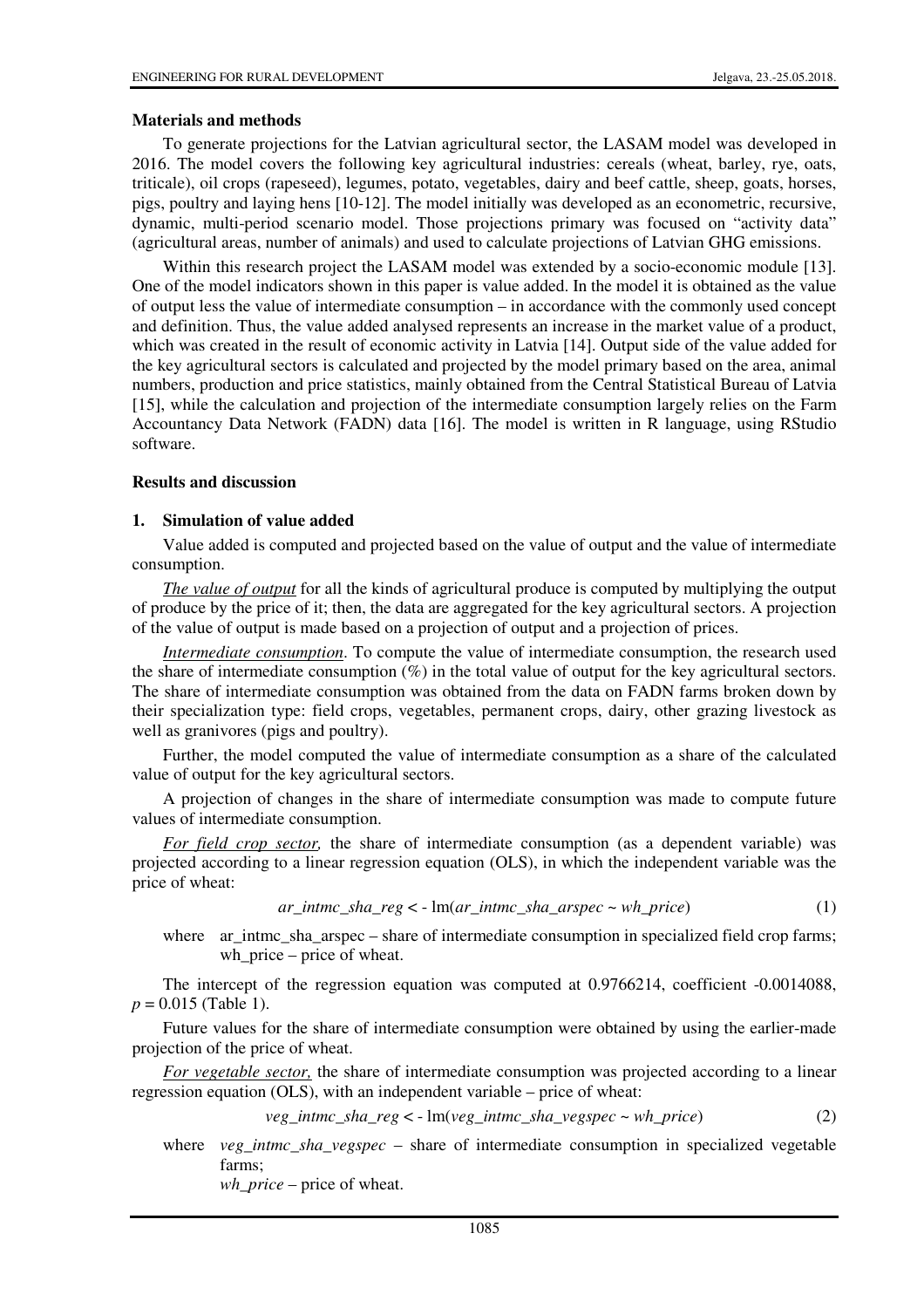The intercept of the regression equation equalled 0.4357630, coefficient 0.0012453,  $p = 0.002$ (Table 1). Future values for the share of intermediate consumption were obtained by using the earliermade projection of the price of wheat.

Table 1

# **Regression equation parameters for field crop and vegetable sector in Latvia in 2015 [13; 15; 16]**

| Parameters of the regression equation                    |                                                          |  |
|----------------------------------------------------------|----------------------------------------------------------|--|
| <b>Field crops</b>                                       | Vegetables                                               |  |
| Coefficients:                                            | Coefficients:                                            |  |
| Estimate Std. Error t value                              | Estimate Std. Error t value                              |  |
| (Intercept) 0.9766214 0.0751682 12.99                    | (Intercept) 0.4357630 0.0457611 9.523                    |  |
| wh_price[16:26] -0.0014088 0.0004711 -2.99               | wh_price[16:26] 0.0012453 0.0002868 4.342                |  |
| $Pr($ >  t )                                             | $Pr($ >  t )                                             |  |
| (Intercept) $0.00000039$ ***                             | (Intercept) 0.00000537 ***                               |  |
| wh_price[16:26] $0.0152$ *                               | wh_price[16:26] 0.00187 **                               |  |
| Signif. codes:                                           | Signif. codes:                                           |  |
| $0$ '***' $0.001$ '**' $0.01$ '*' $0.05$ '.' $0.1$ ' ' 1 | $0$ '***' $0.001$ '**' $0.01$ '*' $0.05$ '.' $0.1$ ' '1  |  |
| Residual standard error: 0.058 on 9 degrees of freedom   | Residual standard error: 0.03531 on 9 degrees of freedom |  |
| Multiple R-squared: 0.4984, Adjusted R-squared: 0.4427   | Multiple R-squared: 0.6769, Adjusted R-squared: 0.641    |  |
| F-statistic: 8.943 on 1 and 9 DF, p-value: 0.01519       | F-statistic: 18.85 on 1 and 9 DF, p-value: 0.001872      |  |

*For permanent crop sector*, the share of intermediate consumption was projected according to a linear regression equation (OLS), in which the independent variable was the yield of fruits and berries:

$$
fr\_intmc\_sha\_reg < -\ln(\text{fr\_intmc\_sha\_perspec} \sim fr\_yield) \tag{3}
$$

where *fr intmc* sha perspec – share of intermediate consumption in specialized permanent crop farms;

*fr\_yield* – yield of fruits and berries.

The intercept of the regression equation was computed at  $0.89543$ , coefficient -0.11216,  $p = 0.008$ (Table 2).

Table 2

#### **Regression equation parameters for permanent crop and dairy sector in Latvia in 2015 [13; 15; 16]**

| Parameters of the regression equation                   |                                                         |  |
|---------------------------------------------------------|---------------------------------------------------------|--|
| <b>Permanent crops</b>                                  | Dairy sector                                            |  |
| Coefficients:                                           | Coefficients:                                           |  |
| Estimate Std. Error t value                             | Estimate Std. Error t value                             |  |
| (Intercept) 0.89543 0.09228 9.703                       | (Intercept) 0.9789644 0.0364825 26.834                  |  |
| fr_yield[16:26] -0.11216 0.03278 -3.422                 | cowmi_price[19:26] -0.0006685 0.0001382 -4.836          |  |
| $Pr($ >  t )                                            | $Pr($ >  t )                                            |  |
| (Intercept) $0.00000459$ ***                            | (Intercept) 0.000000177 ***                             |  |
| fr_yield[16:26] $0.00761$ **                            | cowmi_price[19:26] 0.00289 **                           |  |
| Signif. codes:                                          | Signif. codes:                                          |  |
| $0$ '***' $0.001$ '**' $0.01$ '*' $0.05$ '.' $0.1$ ' '1 | $0$ '***' $0.001$ '**' $0.01$ '*' $0.05$ '.' $0.1$ ' '1 |  |
| Residual standard error: 0.1115 on 9 degrees of freedom | Residual standard error: 0.0153 on 6 degrees of freedom |  |
| Multiple R-squared: 0.5654, Adjusted R-squared: 0.5171  | Multiple R-squared: 0.7958, Adjusted R-squared: 0.7618  |  |
| F-statistic: 11.71 on 1 and 9 DF, p-value: 0.007607     | F-statistic: 23.38 on 1 and 6 DF, p-value: 0.002894     |  |

Future values for the share of intermediate consumption were obtained by using the earlier-made projection of the yield of fruits and berries.

*For dairy sector,* the share of intermediate consumption was projected according to a linear regression equation (OLS), in which the independent variable was the price of milk:

*cowmi\_intmc\_sha\_reg* < - lm(*cowmi\_intmc\_sha\_dspec* ~ *cowmi\_price*) (4)

where *cowmi\_intmc\_sha\_dspec* – share of intermediate consumption in specialized dairy farms; *cowmi\_price* – price of milk.

The intercept of the regression equation was computed at 0.9789644, coefficient -0.0006685, *p* = 0.003 (Table 2).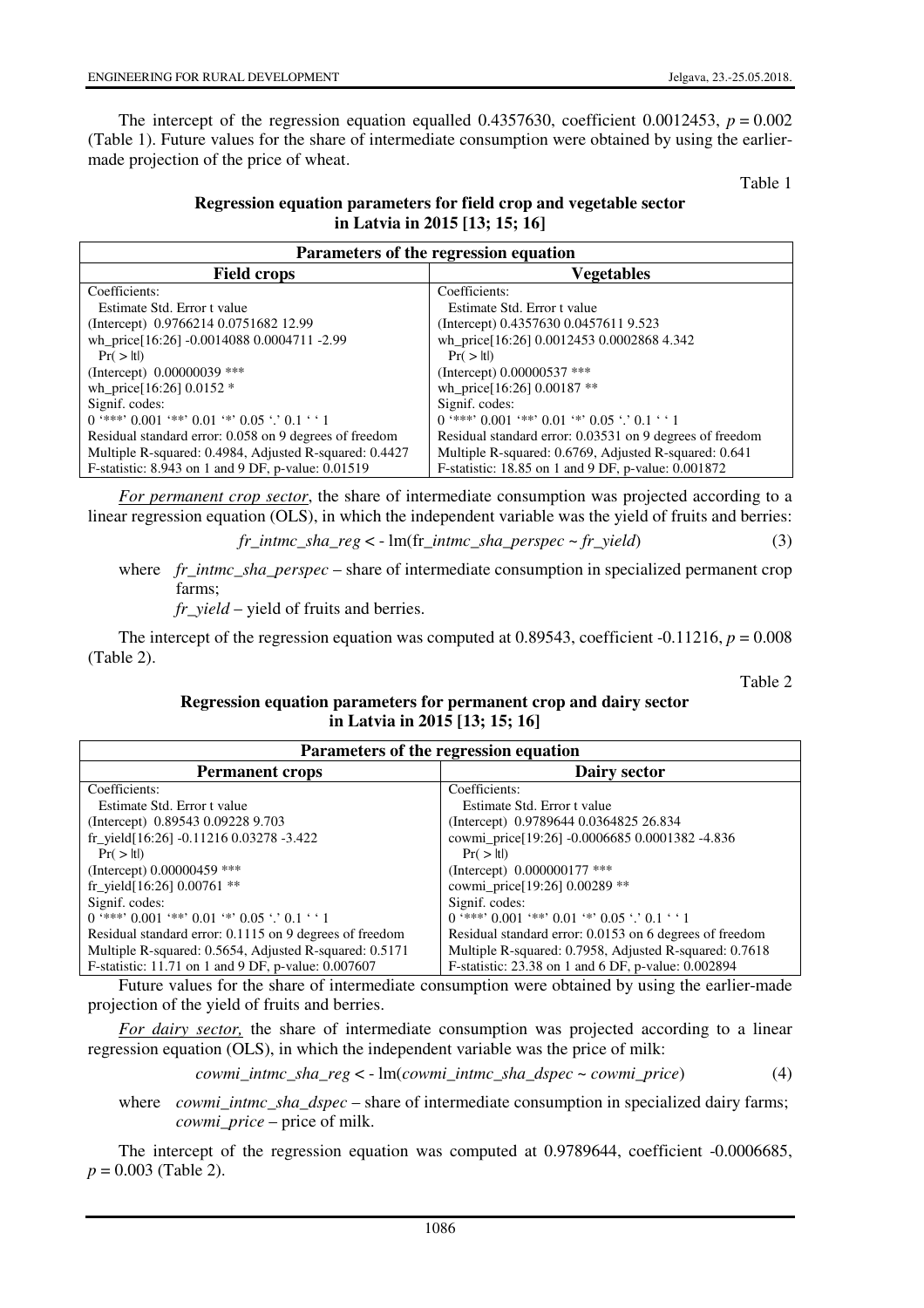Future values for the share of intermediate consumption were obtained by using the earlier-made projection of the price of milk.

*For other grazing livestock sector,* the share of intermediate consumption was projected according to a linear regression equation (OLS), in which the independent variable was the price of beef:

*gl\_intmc\_sha\_reg* < - lm (*gl\_intmc\_sha\_glspec* ~ *ca\_price* + *d*) (4)

where *gl\_intmc\_sha\_glspec* – share of intermediate consumption in specialized other grazing livestock farms;

*ca\_price* – price of beef;

*d* – dummy for the effect of the crisis of 2009.

The intercept of the regression equation was computed at 0.4940, coefficients 0.0002573 and 0.1558,  $p = 0.007$  (Table 3).

Table 3

## **Regression equation parameters for other grazing livestock and pig and poultry sector in Latvia in 2015 [13; 15; 16]**

| Parameters of the regression equation                    |                                                         |  |
|----------------------------------------------------------|---------------------------------------------------------|--|
| Other grazing livestock                                  | <b>Granivores</b>                                       |  |
| Coefficients:                                            | Coefficients:                                           |  |
| Estimate Std. Error t value                              | Estimate Std. Error t value                             |  |
| (Intercept) 0.4940 0.1096 4.509                          | (Intercept) 0.6264636 0.0530237 11.815                  |  |
| ca_price[16:26] 0.0002573 0.00006708 3.836               | wh_price[17:24] 0.0008369 0.0003153 2.655               |  |
| d 0. 1558 0.05715 2.726                                  | $Pr($ >  t )                                            |  |
| $Pr($ >  t )                                             | (Intercept) 0.0000222 ***                               |  |
| (Intercept) 0.00198 **                                   | wh_price[17:24] 0.0378 *                                |  |
| ca_price[16:26] 0.00497 **                               | Signif. codes:                                          |  |
| d $0.02601*$                                             | $0$ '***' $0.001$ '**' $0.01$ '*' $0.05$ '.' $0.1$ ' '1 |  |
| Signif. codes:                                           | Residual standard error: 0.03129 on 6 degrees of        |  |
| $0$ '***' $0.001$ '**' $0.01$ '*' $0.05$ '.' $0.1$ ' '1  | freedom                                                 |  |
| Residual standard error: 0.05405 on 8 degrees of freedom | Multiple R-squared: 0.5401, Adjusted R-squared: 0.4635  |  |
| Multiple R-squared: 0.7123, Adjusted R-squared: 0.6404   | F-statistic: 7.047 on 1 and 6 DF, p-value: 0.03779      |  |
| F-statistic: 9.903 on 2 and 8 DF, p-value: 0.006851      |                                                         |  |

Future values for the share of intermediate consumption were obtained by using the earlier-made projection of price on beef.

*For granivores sector,* the share of intermediate consumption was projected according to a regression equation, with an independent variable – price of wheat:

*pp\_intmc\_sha\_reg* < - lm(pp\_*intmc\_sha\_ppspec* ~ *wh\_price*) (5)

where *pp\_intmc\_sha\_ppspec* – share of intermediate consumption in specialized granivores farms;

*wh\_price* – price of wheat.

The intercept of the regression equation was computed at 0.6264636, coefficient 0.0008369, *p* = 0.038 (Table 3).

Future values for the share of intermediate consumption were obtained by using the earlier-made projection of price of wheat.

*Value added* is computed as a difference between the value of output and the value of intermediate consumption. Future value added was derived from the projections of the value of output and intermediate consumption.

#### **2. Projection of value added in main agricultural sectors**

Value added represents an increase in the market value of a product, which was created in the result of economic activity. The model computes value added by subtracting the value of intermediate consumption from the value of output (quantity times price).

Any change in the value added of agriculture is due to output and price fluctuations, and the value added has been volatile in the period after 2005. In view of the projections for the agriculture, a gradual increase in value added is expected (Figure 1).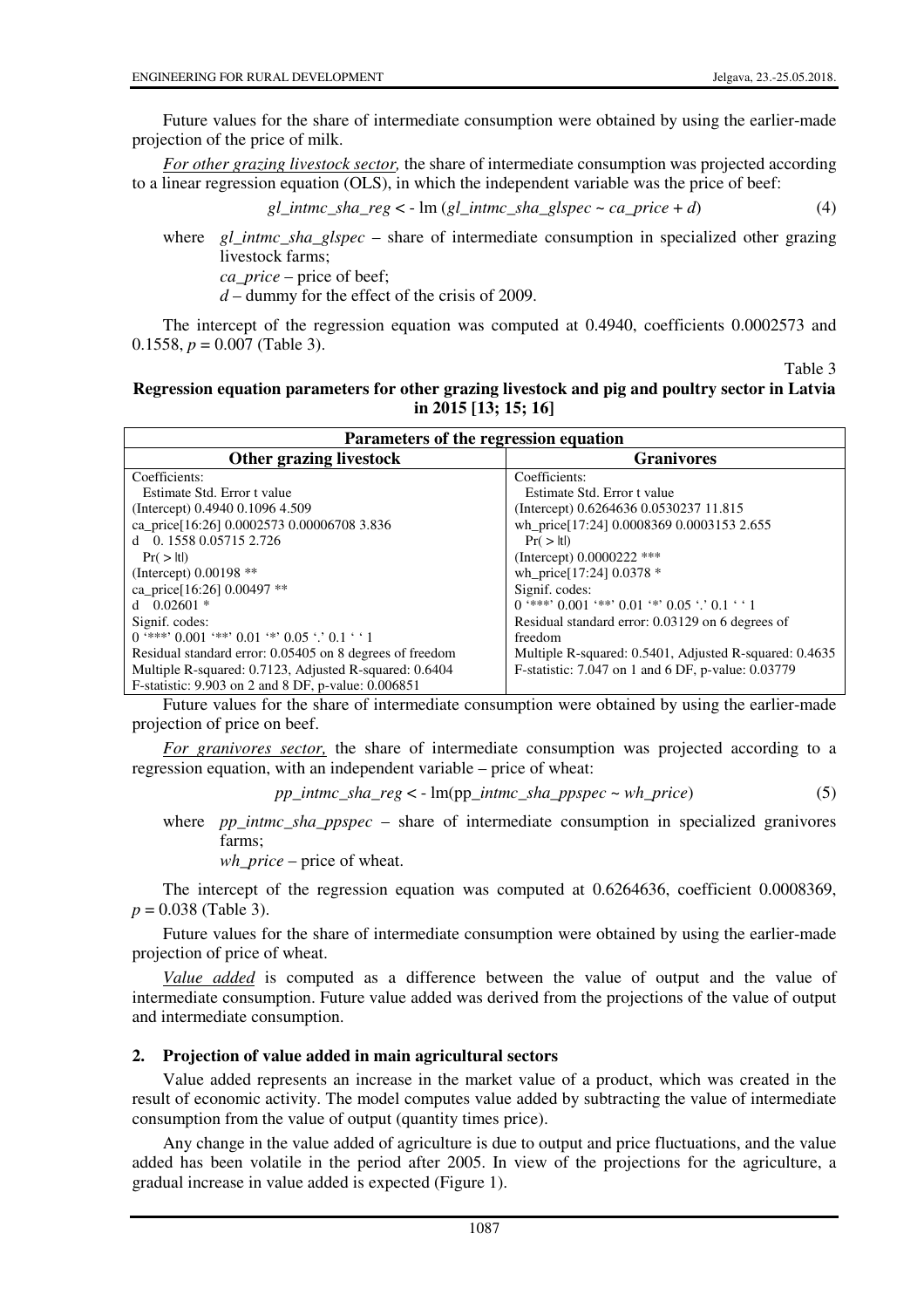

Fig. 1. **Value added of agriculture in 2005-2016 and projection of it in Latvia for period 2017-2050, mln. EUR [13; 15; 16]**

According to the projection, the value added of agriculture is expected to reach EUR 460.1 mln. by 2050, which is 80 % more than in 2017 (EUR 256.3 mln.). The value added is projected to increase by 2030 too, reaching EUR 341.2 mln. ( + 33 %).

The projection of the value added of field crops was positive, as output increases were projected for most of the crops (Figure 2).



#### Fig. 2. **Value added of field crop sector in 2005- 2015 and projection of it in Latvia for period 2016-2050, mln. EUR [13; 15; 16]**



The value added of the field crop sector is projected to reach EUR 281.8 mln. by 2050, which is almost 2.2 times more than in 2017 (EUR 128.8 mln.). However, the considerable fluctuations of value added have to be taken into consideration, because the increase is significantly smaller – 46  $%$  – if comparing the value added projected by 2050 and that reported in 2015. The value added projected by 2030 at EUR 170.5 mln. exceeds that reported in 2017 by 32 %.

Based on the projections of the number of dairy cows and of milk yields, a considerable increase in the value added of the dairy sector is expected from 2017 onwards; the value added is projected to decrease after 2025 and stabilise at EUR 76 mln. after 2030 (Figure 3). The value added of dairy farms significantly decreased after the crisis; for this reason, the projected increase in value added is considerable as well. Compared with 2017, the value added is going to increase more than twofold by 2050 (from EUR 37.1 mln. to EUR 76.2 mln.).

Similar tendencies for the value added development were observed for other grazing livestock as well as granivores sectors.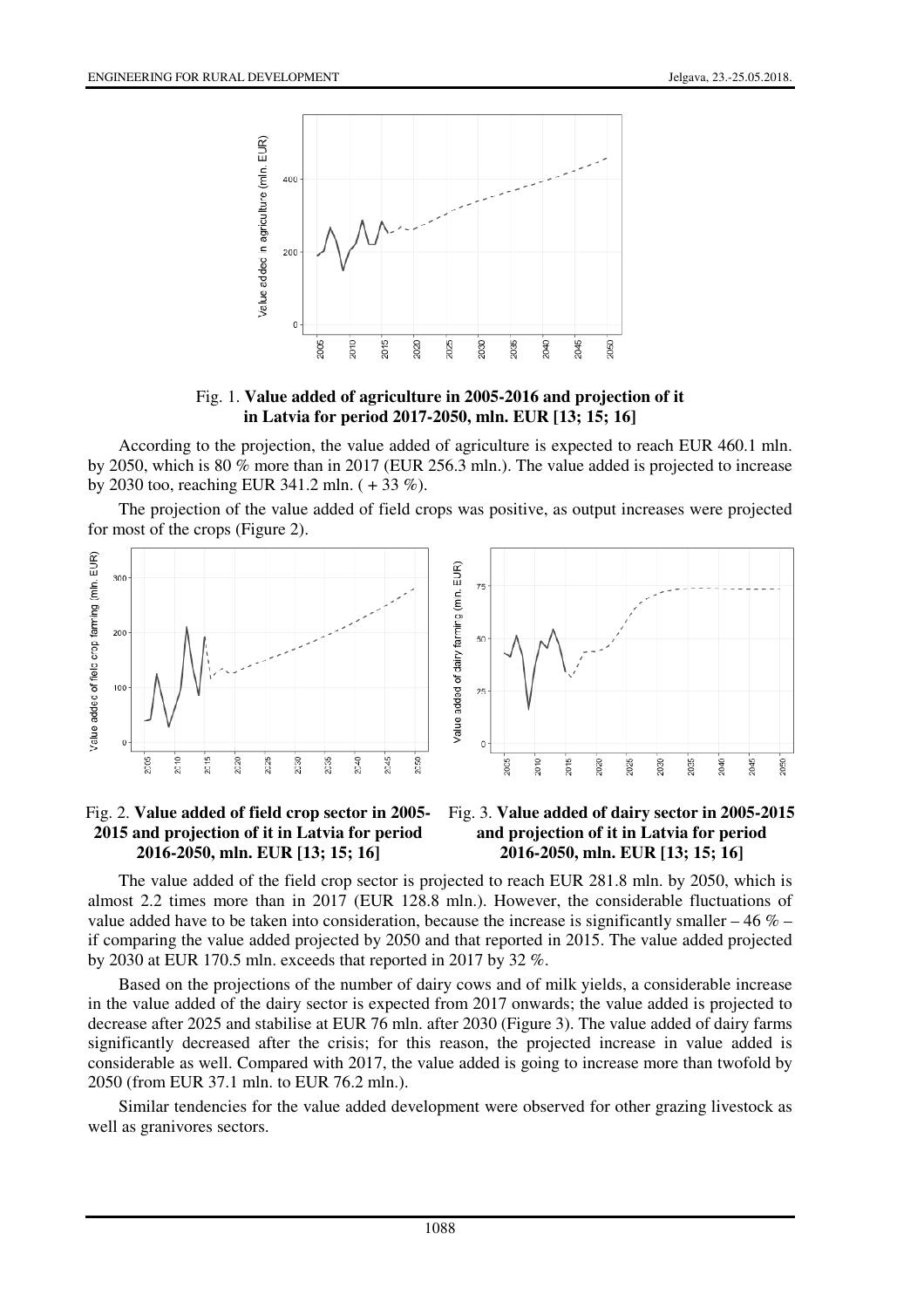## **Conclusions**

Value added is one of the key indicators in many policy documents. It is important to have this indicator in agricultural policy simulation tools in order to identify the potential development of this sector. The LASAM model for the agricultural sector in Latvia is extended and now can generate also value added indicators for field crops, vegetables, permanent crops, dairy, other grazing livestock, pigs and poultry. According to the baseline projections (if the CAP is frozen after 2020), the value added of agriculture in Latvia is expected to increase by 33  $\%$  in 2030 and by 80  $\%$  in 2050, compared with 2017. Growth is projected also in the key agricultural sectors until 2050: a 2.2-fold increase in field crops and a 2.1-fold increase in dairy farming.

# **Acknowledgements**

The research was promoted with the support of the project of the Ministry of Agriculture of the Republic of Latvia "Forecasting of Agricultural Development and the Designing of Scenarios for Policies until 2050", agreement No. 17-100-INV17-5-000023.

# **References**

- [1] European Commission, CAP at a glance. [online] [30.04.2017]. Available at: https://ec.europa.eu/agriculture/cap-overview\_en
- [2] European Commission. Special Eurobarometer 410. Europeans, Agriculture and the Common Agricultural Policy (CAP). March 2014, 126 p.
- [3] OECD/FAO, OECD-FAO Agricultural Outlook 2016-2025, OECD Publishing, Paris, 2016, 138 p. [online] [22.12.2017]. Available at: http://dx.doi.org/10.1787/agr\_outlook-2016-en
- [4] Zemkopības ministrija. Latvijas lauksaimniecība 2017 (Ministry of Agriculture. Agriculture in Latvia 2017). Riga, 2017, 170 p. (in Latvian).
- [5] Nipers A., Pilvere I., Bulderberga Z. Territorial Development Assessment In Latvia, Conference: 23rd Annual International Scientific Conference on Research for Rural Development Location: Latvia University of Agriculture, Jelgava, Latvia, May 17-19, 2017, pp. 126-134
- [6] Salputra G., Chantreuil F., Hanrahan K., Donnellan T., Van Leeuwen M. Policy Harmonized Approach for the EU Agricultural Sector Modelling. Agricultural and Food Science, Vol. 20, 2011, pp. 119-130.
- [7] Adenauer M. CAPRI versus AGLINK-COSIMO Two Partial Equilibrium Models Two Baseline Approaches. 12th Congress of the European Association of Agricultural Economists – EAAE 2008, p. 4.
- [8] Borshchev A., Filippov A. From System Dynamics and Discreet Event to Practical Agent Based Modelling: Reasons, Techniques, Tools. The 22nd International Conference of the System Dynamics Society, 25–29 July 2004, Oxford, England, p. 23.
- [9] Alexandratos N., Bruinsma J. World agriculture towards 2030/2050: the 2012 revision. ESA Working paper No. 12-03. Rome, FAO, 2012, 160 p.
- [10] Nipers A., Pilvere I., Zeverte-Rivza S. Projections for the Latvian Dairy and Beef Sector In: 16th International Scientific Conference "Engineering for Rural Development": Proceedings, Jelgava, Latvia, May 24 - 26, 2017, Vol. 16, pp. 546-554. [online] [14.01.2018]. Available at: DOI: 10.22616/ERDev2017.
- [11] Zeverte-Rivza S., Nipers A., Pilvere I. Agricultural Production and Market Modelling Approaches. In: Economic Science for Rural Development: Proceedings of the International Scientific Conference, Nr. 45: Integrated and Sustainable Regional Development. Marketing and Sustainable Consumption, Jelgava, 2017, pp. 267-274. (WOS:000406530100032).
- [12] Nipers A., Pilvere I., Zeverte-Rivza S., Krievina A. (2017) Use of Econometric Model for Developing an outlook for Livestock Sector in Latvia In: 16th International Scientific Conference "Engineering for Rural Development" : Proceedings, Jelgava, Latvia, May 24 - 26, Vol. 16, pp. 874-883. [tiešsaistrs resurss]. DOI: 10.22616/ERDev2017.16.N176
- [13] Zinātniskā pētījuma Lauksaimniecības attīstības prognozēšana un politikas scenāriju izstrāde līdz 2050. gadam projekta atskaite (Report on the Project Forecasting of Agricultural Development and the Designing of Scenarios for Policies until 2050). Jelgava: Latvia University of Agriculture, December 2017, 119 p. (in Latvian).